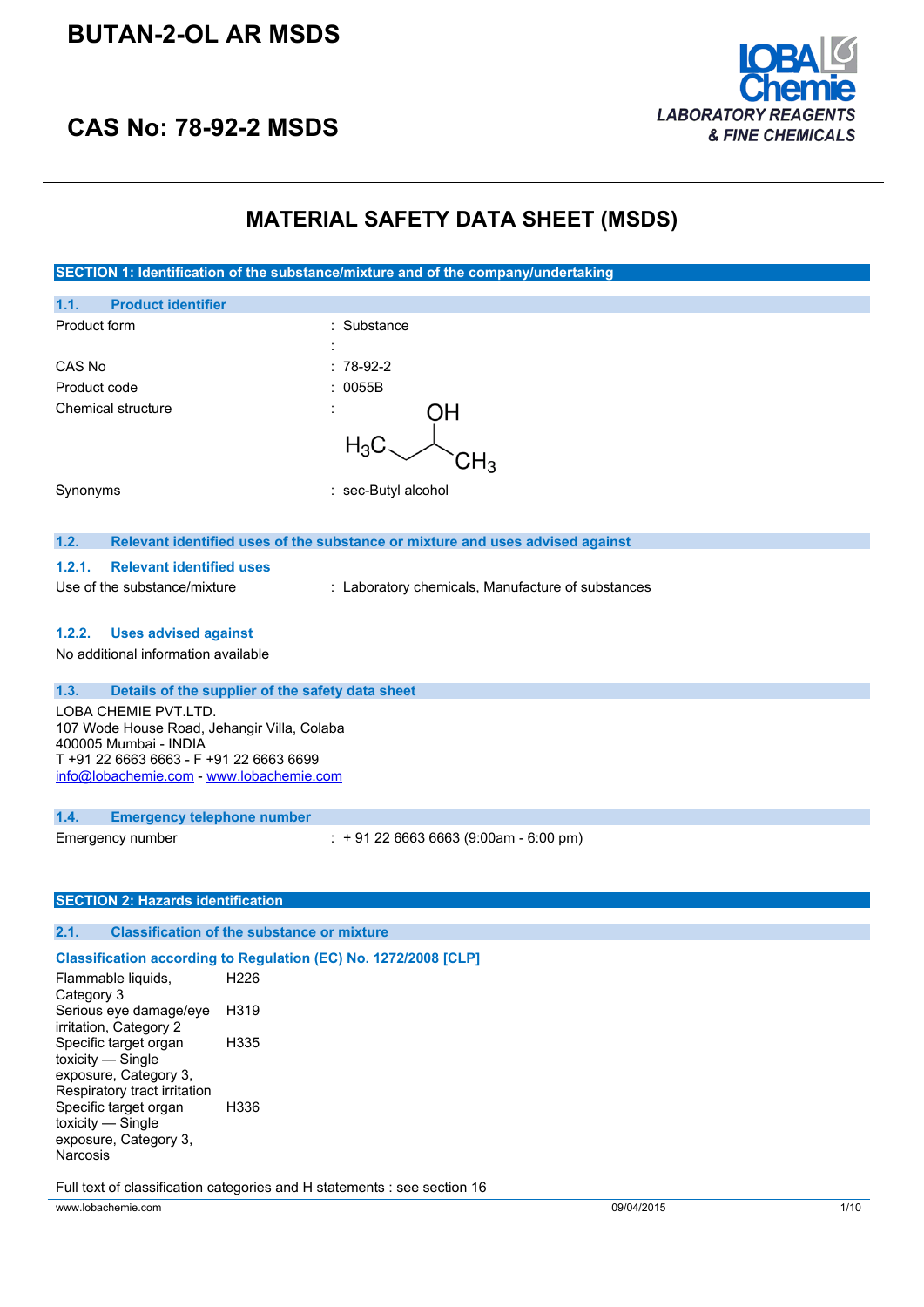#### **Classification according to Directive 67/548/EEC or 1999/45/EC**

Xi; R36 Xi; R37 R10 R67 Full text of R-phrases: see section 16

### **Adverse physicochemical, human health and environmental effects**

No additional information available

| 2.2. | <b>Label elements</b>                                      |                                                                                                                                                                                                                  |
|------|------------------------------------------------------------|------------------------------------------------------------------------------------------------------------------------------------------------------------------------------------------------------------------|
|      | Labelling according to Regulation (EC) No. 1272/2008 [CLP] |                                                                                                                                                                                                                  |
|      | Hazard pictograms (CLP)                                    |                                                                                                                                                                                                                  |
|      | Signal word (CLP)                                          | GHS02<br>GHS07<br>: Warning                                                                                                                                                                                      |
|      | Hazard statements (CLP)                                    | $\therefore$ H226 - Flammable liquid and vapour<br>H319 - Causes serious eye irritation<br>H335 - May cause respiratory irritation<br>H336 - May cause drowsiness or dizziness                                   |
|      | Precautionary statements (CLP)                             | : P261 - Avoid breathing dust/fume/gas/mist/vapours/spray<br>P305+P351+P338 - IF IN EYES: Rinse cautiously with water for several minutes.<br>Remove contact lenses, if present and easy to do. Continue rinsing |

#### **2.3. Other hazards**

No additional information available

| <b>SECTION 3: Composition/information on ingredients</b> |                  |  |
|----------------------------------------------------------|------------------|--|
|                                                          |                  |  |
| 3.1.                                                     | <b>Substance</b> |  |
| Name                                                     | : BUTAN-2-OL AR  |  |
| CAS No                                                   | $: 78-92-2$      |  |

Full text of R- and H-phrases: see section 16

#### **3.2. Mixture**

Not applicable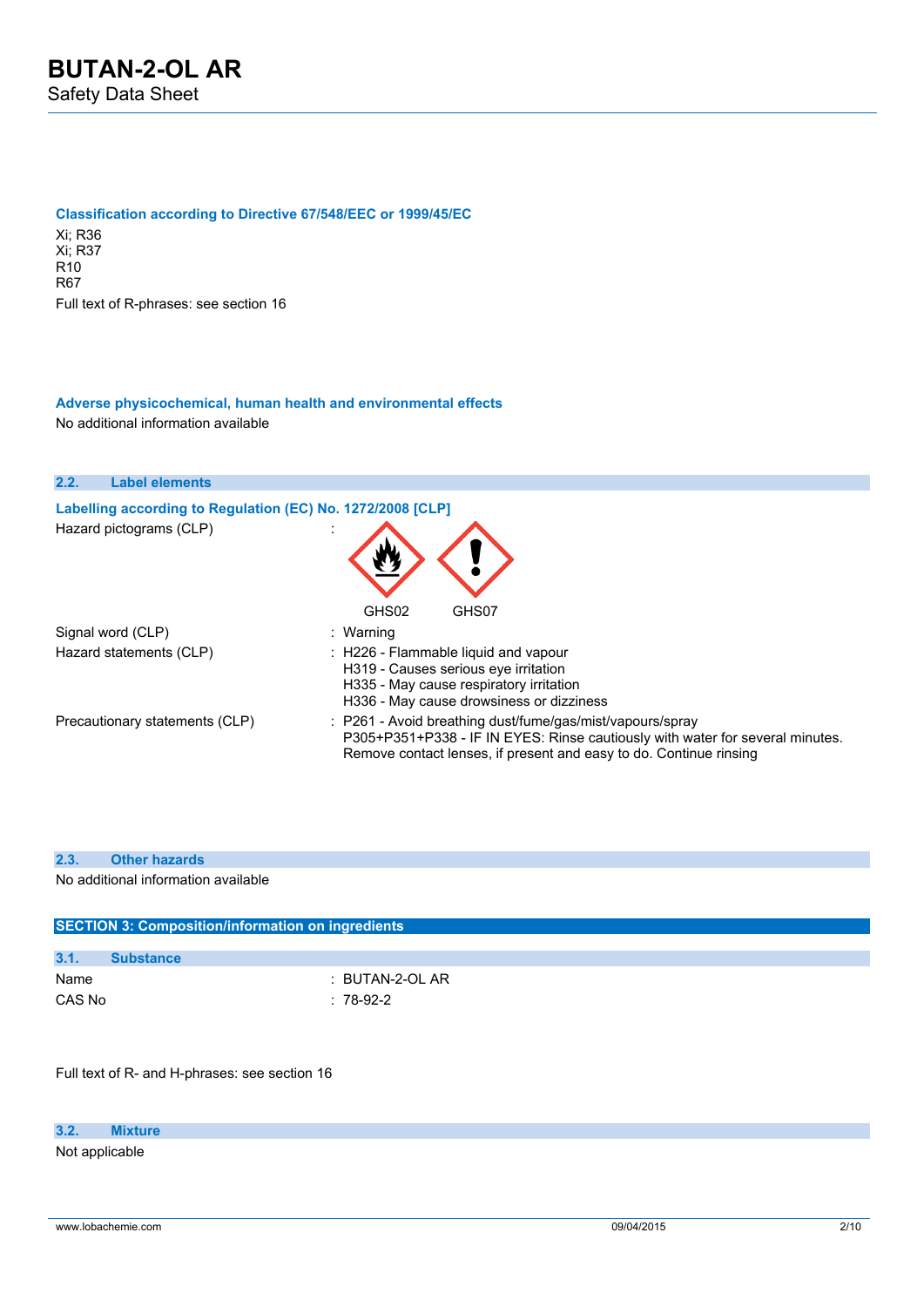Safety Data Sheet

**SECTION 4: First aid measures**

| 4.1.<br><b>Description of first aid measures</b>                    |                                                                                                                                                                                      |
|---------------------------------------------------------------------|--------------------------------------------------------------------------------------------------------------------------------------------------------------------------------------|
| First-aid measures after inhalation                                 | : Remove victim to fresh air and keep at rest in a position comfortable for breathing.<br>Call a POISON CENTER or doctor/physician if you feel unwell.                               |
| First-aid measures after skin contact                               | Remove/Take off immediately all contaminated clothing. Rinse skin with<br>water/shower.                                                                                              |
| First-aid measures after eye contact                                | Rinse cautiously with water for several minutes. Remove contact lenses, if present<br>and easy to do. Continue rinsing. If eye irritation persists: Get medical<br>advice/attention. |
| First-aid measures after ingestion                                  | Rinse mouth out with water. If you feel unwell, seek medical advice.                                                                                                                 |
| 4.2.<br>Most important symptoms and effects, both acute and delayed |                                                                                                                                                                                      |
| Symptoms/injuries after inhalation                                  | : May cause respiratory irritation. May cause drowsiness or dizziness.                                                                                                               |
| Symptoms/injuries after eye contact                                 | : Causes serious eye irritation.                                                                                                                                                     |
| 4.3.                                                                | Indication of any immediate medical attention and special treatment needed                                                                                                           |
| Treat symptomatically.                                              |                                                                                                                                                                                      |
| <b>SECTION 5: Firefighting measures</b>                             |                                                                                                                                                                                      |
| 5.1.<br><b>Extinguishing media</b>                                  |                                                                                                                                                                                      |
| Suitable extinguishing media                                        | dry chemical powder, alcohol-resistant foam, carbon dioxide (CO2).                                                                                                                   |
| Unsuitable extinguishing media                                      | : Do not use a heavy water stream.                                                                                                                                                   |
| 5.2.<br>Special hazards arising from the substance or mixture       |                                                                                                                                                                                      |
| Fire hazard                                                         | : Flammable liquid and vapour.                                                                                                                                                       |
| Explosion hazard                                                    | May form flammable/explosive vapour-air mixture.                                                                                                                                     |
| 5.3.<br><b>Advice for firefighters</b>                              |                                                                                                                                                                                      |
| No additional information available                                 |                                                                                                                                                                                      |
| <b>SECTION 6: Accidental release measures</b>                       |                                                                                                                                                                                      |
|                                                                     |                                                                                                                                                                                      |
| 6.1.                                                                | Personal precautions, protective equipment and emergency procedures                                                                                                                  |
| General measures                                                    | : Remove ignition sources. Use special care to avoid static electric charges. No naked<br>lights. No smoking.                                                                        |
| 6.1.1.<br>For non-emergency personnel                               |                                                                                                                                                                                      |
| <b>Emergency procedures</b>                                         | : Evacuate unnecessary personnel.                                                                                                                                                    |
| For emergency responders<br>6.1.2.                                  |                                                                                                                                                                                      |
| Protective equipment                                                | : Avoid breathing dust/fume/gas/mist/vapours/spray.                                                                                                                                  |
| <b>Environmental precautions</b><br>6.2.                            |                                                                                                                                                                                      |
| Avoid release to the environment.                                   |                                                                                                                                                                                      |
| Methods and material for containment and cleaning up<br>6.3.        |                                                                                                                                                                                      |
| Methods for cleaning up                                             | : Collect spillage. On land, sweep or shovel into suitable containers. Soak up spills<br>with inert solids, such as clay or diatomaceous earth as soon as possible.                  |
| <b>Reference to other sections</b><br>6.4.                          |                                                                                                                                                                                      |
| No additional information available                                 |                                                                                                                                                                                      |
| <b>SECTION 7: Handling and storage</b>                              |                                                                                                                                                                                      |
| 7.1.<br><b>Precautions for safe handling</b>                        |                                                                                                                                                                                      |
| Additional hazards when processed                                   |                                                                                                                                                                                      |
|                                                                     | : Handle empty containers with care because residual vapours are flammable.                                                                                                          |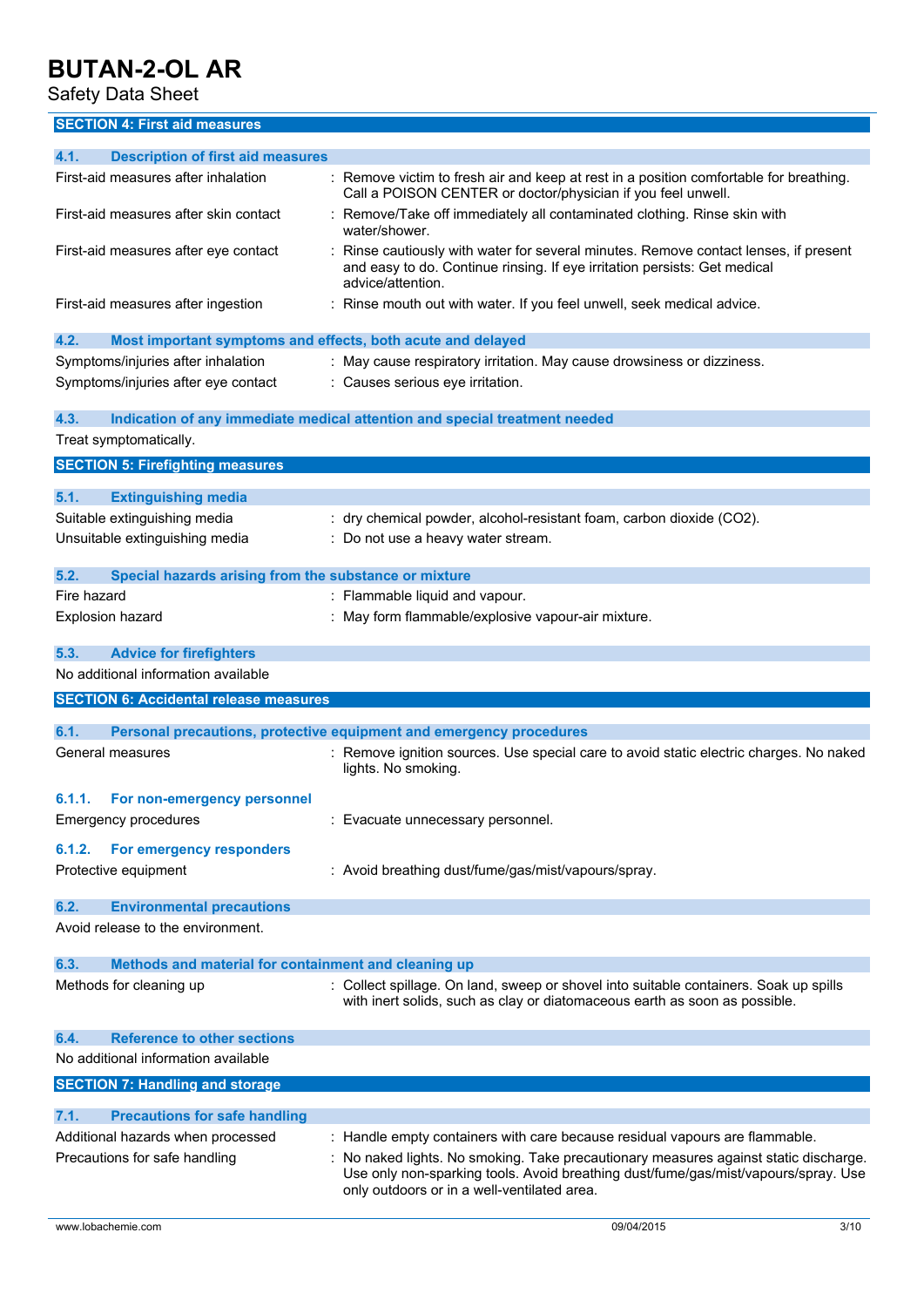Safety Data Sheet

| Hygiene measures                                                     | : Wash  thoroughly after handling.                                                                                                                                                                 |  |
|----------------------------------------------------------------------|----------------------------------------------------------------------------------------------------------------------------------------------------------------------------------------------------|--|
| 7.2.<br>Conditions for safe storage, including any incompatibilities |                                                                                                                                                                                                    |  |
| Technical measures                                                   | : Proper grounding procedures to avoid static electricity should be followed.<br>Ground/bond container and receiving equipment. Use explosion-proof<br>electrical/ventilating/lighting/ equipment. |  |
| Storage conditions                                                   | : Keep container tightly closed. Store in original container. Store in a dry place.                                                                                                                |  |
| Incompatible materials                                               | $\pm$ Heat sources.                                                                                                                                                                                |  |
| 7.3.<br><b>Specific end use(s)</b>                                   |                                                                                                                                                                                                    |  |
| No additional information available                                  |                                                                                                                                                                                                    |  |
| <b>SECTION 8: Exposure controls/personal protection</b>              |                                                                                                                                                                                                    |  |
| 8.1.<br><b>Control parameters</b>                                    |                                                                                                                                                                                                    |  |

No additional information available

| 8.2.<br><b>Exposure controls</b> |                                                                                                          |
|----------------------------------|----------------------------------------------------------------------------------------------------------|
| Hand protection                  | protective gloves                                                                                        |
| Eye protection                   | : Chemical goggles or safety glasses                                                                     |
| Skin and body protection         | : Wear suitable protective clothing                                                                      |
| Respiratory protection           | Where exposure through inhalation may occur from use, respiratory protection<br>equipment is recommended |

### **SECTION 9: Physical and chemical properties**

| 9.1.<br>Information on basic physical and chemical properties |                                            |
|---------------------------------------------------------------|--------------------------------------------|
| Physical state                                                | : Liquid                                   |
| Molecular mass                                                | : 74.12 g/mol                              |
| Colour                                                        | : Clear Colorless.                         |
| Odour                                                         | : sweet, fruity odor.                      |
| Odour threshold                                               | $: 3.2$ ppm                                |
| pH                                                            | : 7                                        |
| Relative evaporation rate (butylacetate=1)                    | : No data available                        |
| Melting point                                                 | : -115 $^{\circ}$ C                        |
| Freezing point                                                | : No data available                        |
| Boiling point                                                 | : 99.5 $^{\circ}$ C                        |
| Flash point                                                   | : 24 $^{\circ}$ C                          |
| Auto-ignition temperature                                     | : 4050 $°C$                                |
| Decomposition temperature                                     | : No data available                        |
| Flammability (solid, gas)                                     | : Flammable<br>Flammable liquid and vapour |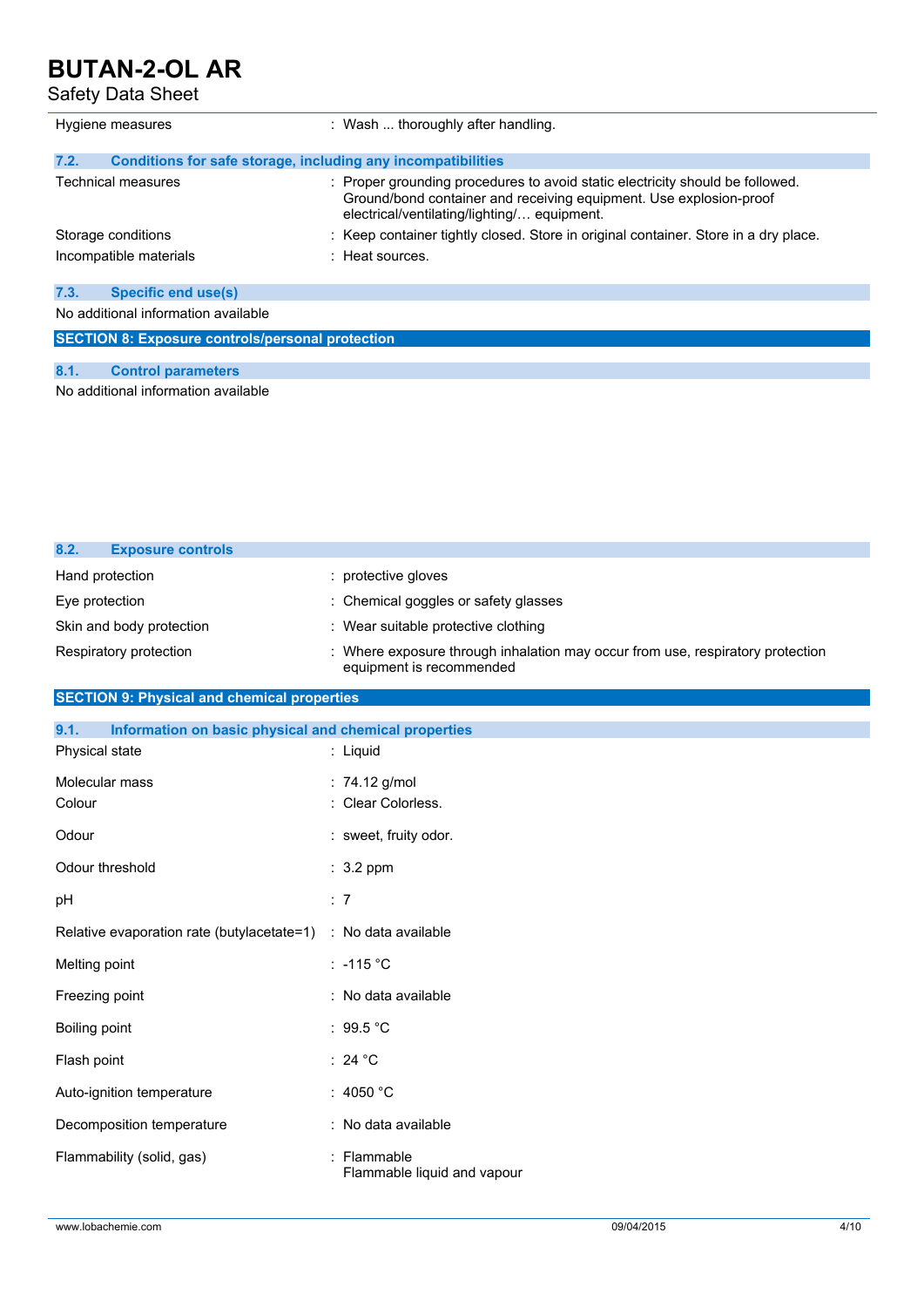Safety Data Sheet

| Safety Data Sheet                                                                                                      |                                                                               |  |
|------------------------------------------------------------------------------------------------------------------------|-------------------------------------------------------------------------------|--|
| Vapour pressure                                                                                                        | : 12 mm Hg at 20C                                                             |  |
| Relative vapour density at 20 °C                                                                                       | : 2.6                                                                         |  |
| Relative density                                                                                                       | : No data available                                                           |  |
| Density<br>Solubility                                                                                                  | : $0.808$ g/cm <sup>3</sup><br>: Water: 12.5 g/100ml @ 20°C                   |  |
| Log Pow                                                                                                                | No data available                                                             |  |
| Viscosity, kinematic                                                                                                   | : No data available                                                           |  |
| Viscosity, dynamic                                                                                                     | : 3.5 cP @ 20 deg C                                                           |  |
| <b>Explosive properties</b>                                                                                            | : No data available                                                           |  |
| Oxidising properties                                                                                                   | : No data available                                                           |  |
| <b>Explosive limits</b>                                                                                                | $: 0.017 - 0.098$ vol %                                                       |  |
| <b>Other information</b><br>9.2.<br>No additional information available<br><b>SECTION 10: Stability and reactivity</b> |                                                                               |  |
| 10.1.<br><b>Reactivity</b>                                                                                             |                                                                               |  |
| No additional information available                                                                                    |                                                                               |  |
| 10.2.<br><b>Chemical stability</b>                                                                                     | Flammable liquid and vapour. May form flammable/explosive vapour-air mixture. |  |
| 10.3.<br><b>Possibility of hazardous reactions</b>                                                                     |                                                                               |  |
| No additional information available                                                                                    |                                                                               |  |
| 10.4.<br><b>Conditions to avoid</b>                                                                                    |                                                                               |  |
| Open flame. Overheating. Direct sunlight. Heat. Sparks.                                                                |                                                                               |  |
| 10.5.<br><b>Incompatible materials</b>                                                                                 |                                                                               |  |
| No additional information available                                                                                    |                                                                               |  |
| 10.6.<br><b>Hazardous decomposition products</b>                                                                       |                                                                               |  |
| May release flammable gases.                                                                                           |                                                                               |  |
| <b>SECTION 11: Toxicological information</b>                                                                           |                                                                               |  |
| 11.1.<br>Information on toxicological effects                                                                          |                                                                               |  |
| Acute toxicity                                                                                                         | : Not classified                                                              |  |
| Skin corrosion/irritation                                                                                              | Not classified<br>÷<br>pH: 7                                                  |  |
| Serious eye damage/irritation                                                                                          | Causes serious eye irritation.<br>pH: 7                                       |  |
|                                                                                                                        |                                                                               |  |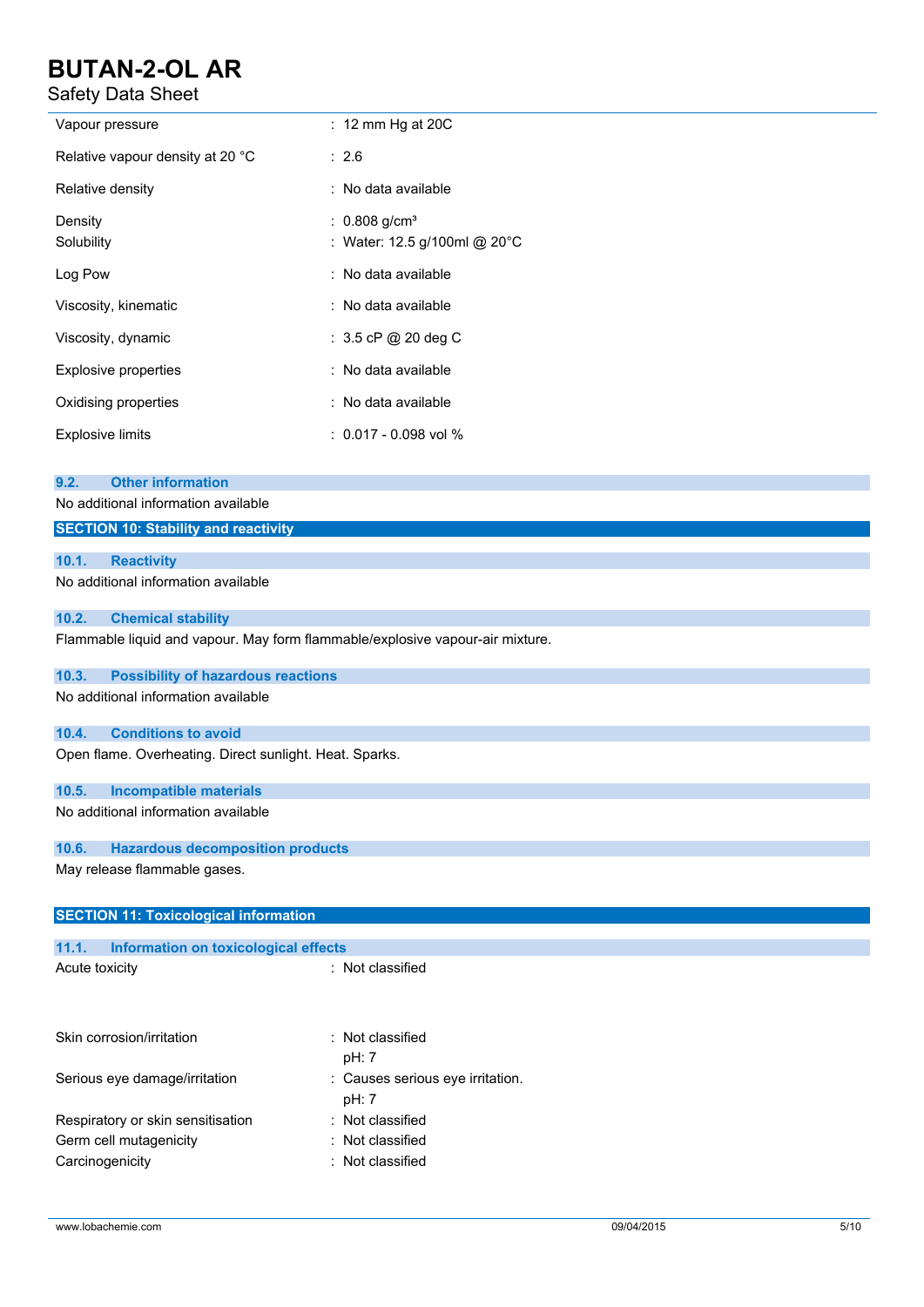### Safety Data Sheet

| Reproductive toxicity                                 | : Not classified                                                       |
|-------------------------------------------------------|------------------------------------------------------------------------|
| Specific target organ toxicity (single<br>exposure)   | : May cause respiratory irritation. May cause drowsiness or dizziness. |
| Specific target organ toxicity (repeated<br>exposure) | : Not classified                                                       |
| Aspiration hazard                                     | : Not classified                                                       |
| <b>BUTAN-2-OL AR (78-92-2)</b>                        |                                                                        |
| Viscosity, kinematic                                  | 4.33168317 mm <sup>2</sup> /s                                          |

| <b>SECTION 12: Ecological information</b>          |                                                                             |
|----------------------------------------------------|-----------------------------------------------------------------------------|
|                                                    |                                                                             |
| 12.1.<br><b>Toxicity</b>                           |                                                                             |
| No additional information available                |                                                                             |
| 12.2.<br><b>Persistence and degradability</b>      |                                                                             |
| No additional information available                |                                                                             |
| 12.3.<br><b>Bioaccumulative potential</b>          |                                                                             |
| No additional information available                |                                                                             |
| <b>Mobility in soil</b><br>12.4.                   |                                                                             |
| No additional information available                |                                                                             |
| 12.5.<br><b>Results of PBT and vPvB assessment</b> |                                                                             |
| No additional information available                |                                                                             |
| 12.6.<br><b>Other adverse effects</b>              |                                                                             |
| No additional information available                |                                                                             |
| <b>SECTION 13: Disposal considerations</b>         |                                                                             |
| <b>Waste treatment methods</b><br>13.1.            |                                                                             |
| Product/Packaging disposal<br>recommendations      | : Dispose of contents/container to                                          |
| Additional information                             | : Handle empty containers with care because residual vapours are flammable. |
| <b>SECTION 14: Transport information</b>           |                                                                             |
| In accordance with ADR / RID / IMDG / IATA / ADN   |                                                                             |

| 14.1.         | UN number |        |
|---------------|-----------|--------|
| UN-No. (ADR)  |           | : 1120 |
| UN-No. (IMDG) |           | : 1120 |
| UN-No.(IATA)  |           | : 1120 |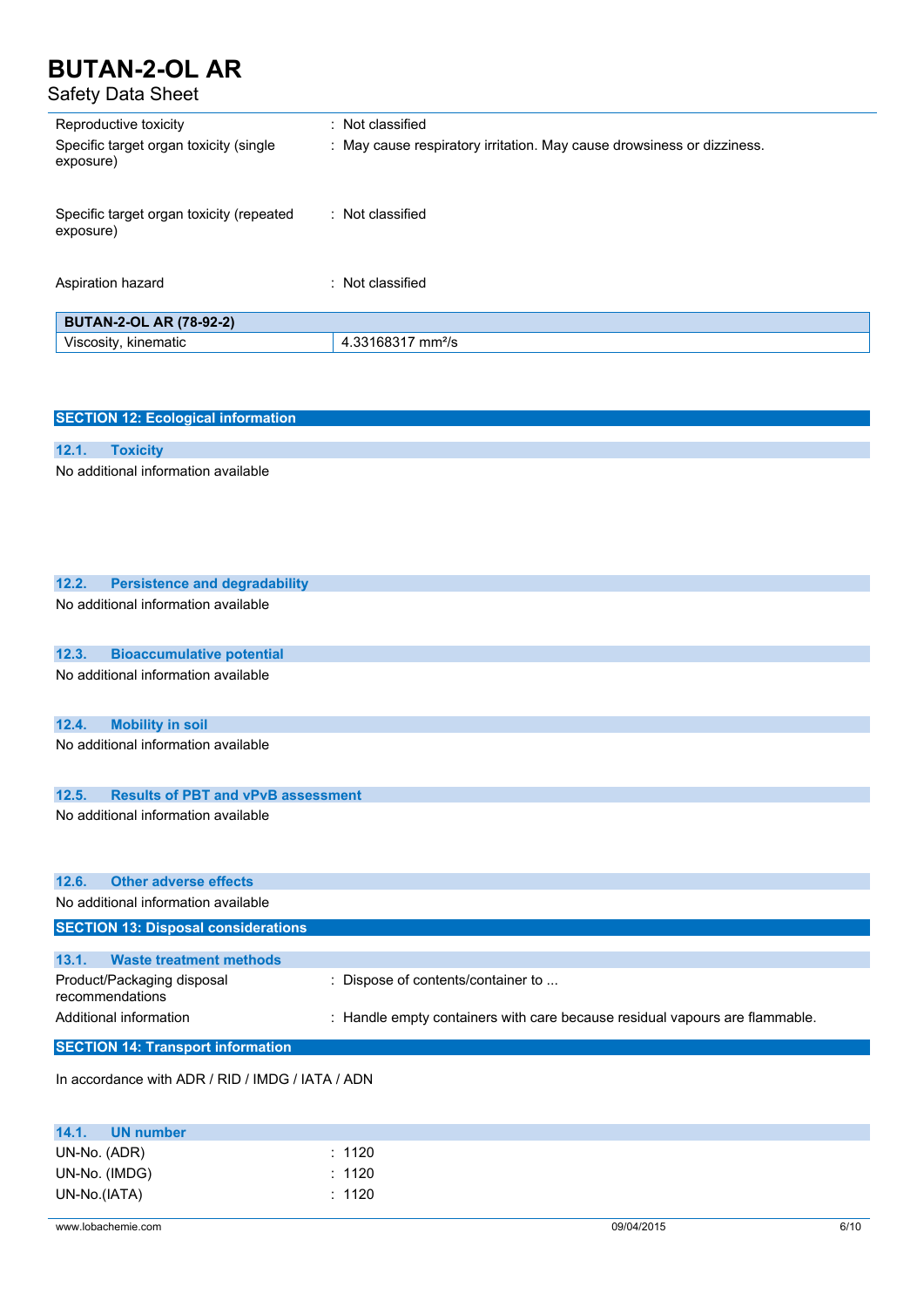Safety Data Sheet

| UN-No.(ADN)  | : 1120 |
|--------------|--------|
| UN-No. (RID) | : 1120 |

| 14.2. |  | <b>UN proper shipping name</b> |  |
|-------|--|--------------------------------|--|
|       |  |                                |  |

| Proper Shipping Name (ADR)            | : BUTANOLS                        |
|---------------------------------------|-----------------------------------|
| Proper Shipping Name (IMDG)           | : BUTANOLS                        |
| Proper Shipping Name (IATA)           | : BUTANOLS                        |
| Proper Shipping Name (ADN)            | : BUTANOLS                        |
| Proper Shipping Name (RID)            | : BUTANOLS                        |
| Transport document description (ADR)  | : UN 1120 BUTANOLS, 3, III, (D/E) |
| Transport document description (IMDG) | : UN 1120 BUTANOLS, 3, III        |
| Transport document description (IATA) | : UN 1120 BUTANOLS, 3, III        |
| Transport document description (ADN)  | : UN 1120 BUTANOLS, 3, III        |
| Transport document description (RID)  | : UN 1120 BUTANOLS, 3, III        |

### **14.3. Transport hazard class(es)**

#### **ADR**

| Transport hazard class(es) (ADR) | : 3 |
|----------------------------------|-----|
| Danger labels (ADR)              | : 3 |



:

| <b>IMDG</b>                       |     |  |
|-----------------------------------|-----|--|
| Transport hazard class(es) (IMDG) | : 3 |  |
| Danger labels (IMDG)              | : 3 |  |

| <b>IATA</b>                       |     |
|-----------------------------------|-----|
| Transport hazard class(es) (IATA) | : 3 |
| Hazard labels (IATA)              | : 3 |



### **ADN**

| Transport hazard class(es) (ADN) |     | : 3 |
|----------------------------------|-----|-----|
| Danger labels (ADN)              | : 3 |     |

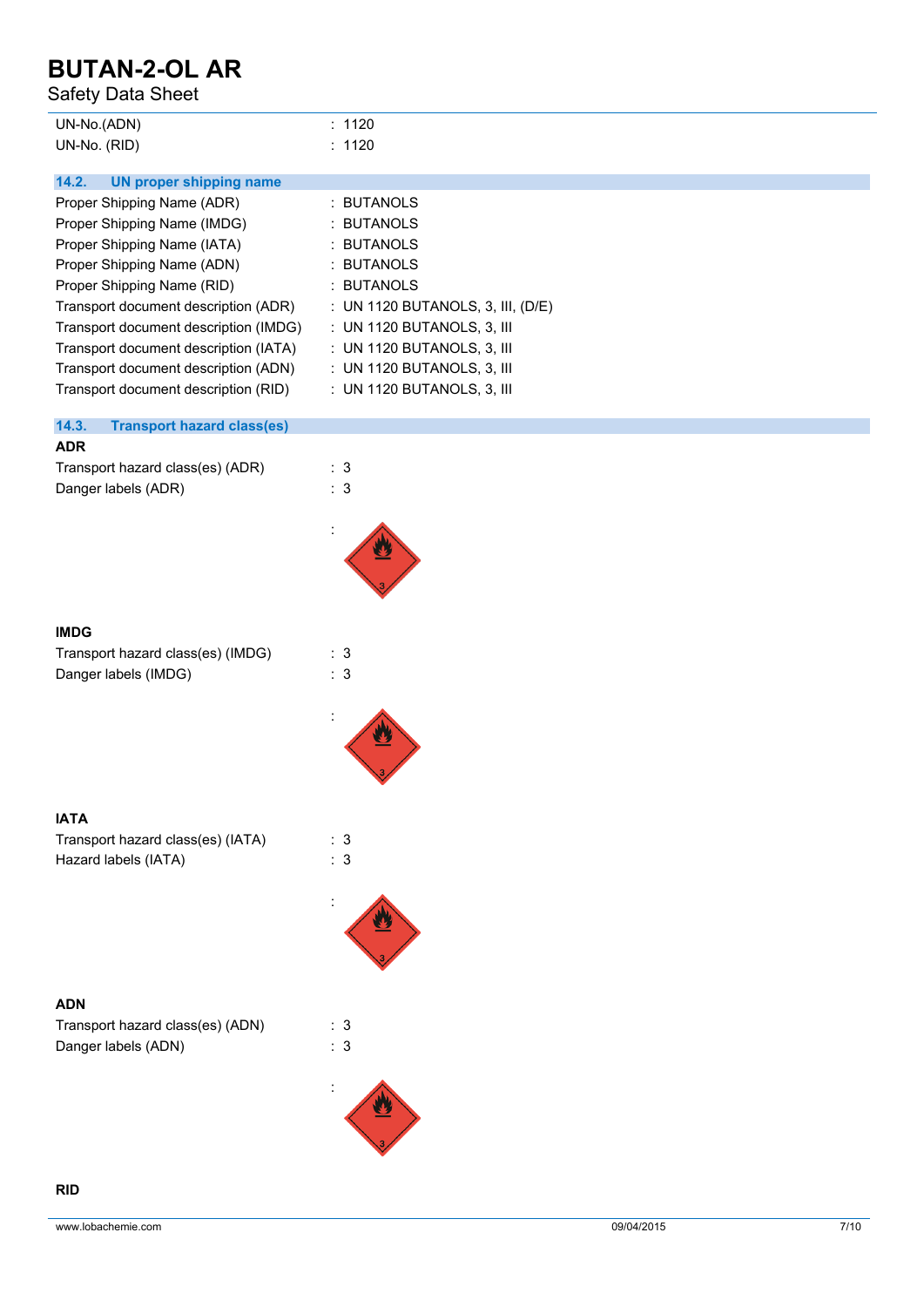### Safety Data Sheet

| Transport hazard class(es) (RID)      | : 3                                      |
|---------------------------------------|------------------------------------------|
| Danger labels (RID)                   | : 3                                      |
|                                       |                                          |
|                                       | ÷                                        |
|                                       |                                          |
|                                       |                                          |
|                                       |                                          |
|                                       |                                          |
| <b>Packing group</b><br>14.4.         |                                          |
| Packing group (ADR)                   | $\therefore$ III                         |
| Packing group (IMDG)                  | $\therefore$ $\mathbf{III}$              |
| Packing group (IATA)                  | $\therefore$ $\mathbf{III}$              |
| Packing group (ADN)                   | $\therefore$ $\mathbf{III}$              |
| Packing group (RID)                   | $\therefore$ $\mathbf{III}$              |
|                                       |                                          |
| <b>Environmental hazards</b><br>14.5. |                                          |
| Dangerous for the environment         | : No                                     |
| Marine pollutant                      | : No                                     |
| Other information                     | : No supplementary information available |

#### $14.6.$ **14.6. Special precautions for user**

| - Overland transport                                         |                         |
|--------------------------------------------------------------|-------------------------|
| Classification code (ADR)                                    | $:$ F1                  |
| Limited quantities (ADR)                                     | : 5L                    |
| Excepted quantities (ADR)                                    | $E = 1$                 |
| Packing instructions (ADR)                                   | P001, IBC03, LP01, R001 |
| Mixed packing provisions (ADR)                               | : MP19                  |
| Portable tank and bulk container<br>instructions (ADR)       | : T2                    |
| Portable tank and bulk container special<br>provisions (ADR) | $:$ TP1                 |
| Tank code (ADR)                                              | LGBF                    |
| Vehicle for tank carriage                                    | - FL                    |
| Transport category (ADR)                                     | 3                       |
| Special provisions for carriage - Packages<br>(ADR)          | : V12                   |
| Special provisions for carriage - Operation<br>(ADR)         | $\therefore$ S2         |
| Hazard identification number (Kemler No.)                    | ÷<br>30                 |
| Orange plates                                                | İ<br>30<br>1120         |
|                                                              |                         |
| Tunnel restriction code (ADR)                                | : D/E                   |
| EAC code                                                     | $: \cdot2YE$            |
| - Transport by sea                                           |                         |
| Special provision (IMDG)                                     | : 223                   |
| Limited quantities (IMDG)                                    | : 5 L                   |
| Excepted quantities (IMDG)                                   | : E1                    |
| Packing instructions (IMDG)                                  | : P001, LP01            |
| IBC packing instructions (IMDG)                              | IBC03                   |
| Tank instructions (IMDG)                                     | T2                      |
| Tank special provisions (IMDG)                               | TP <sub>1</sub>         |
|                                                              |                         |

www.lobachemie.com 09/04/2015 8/10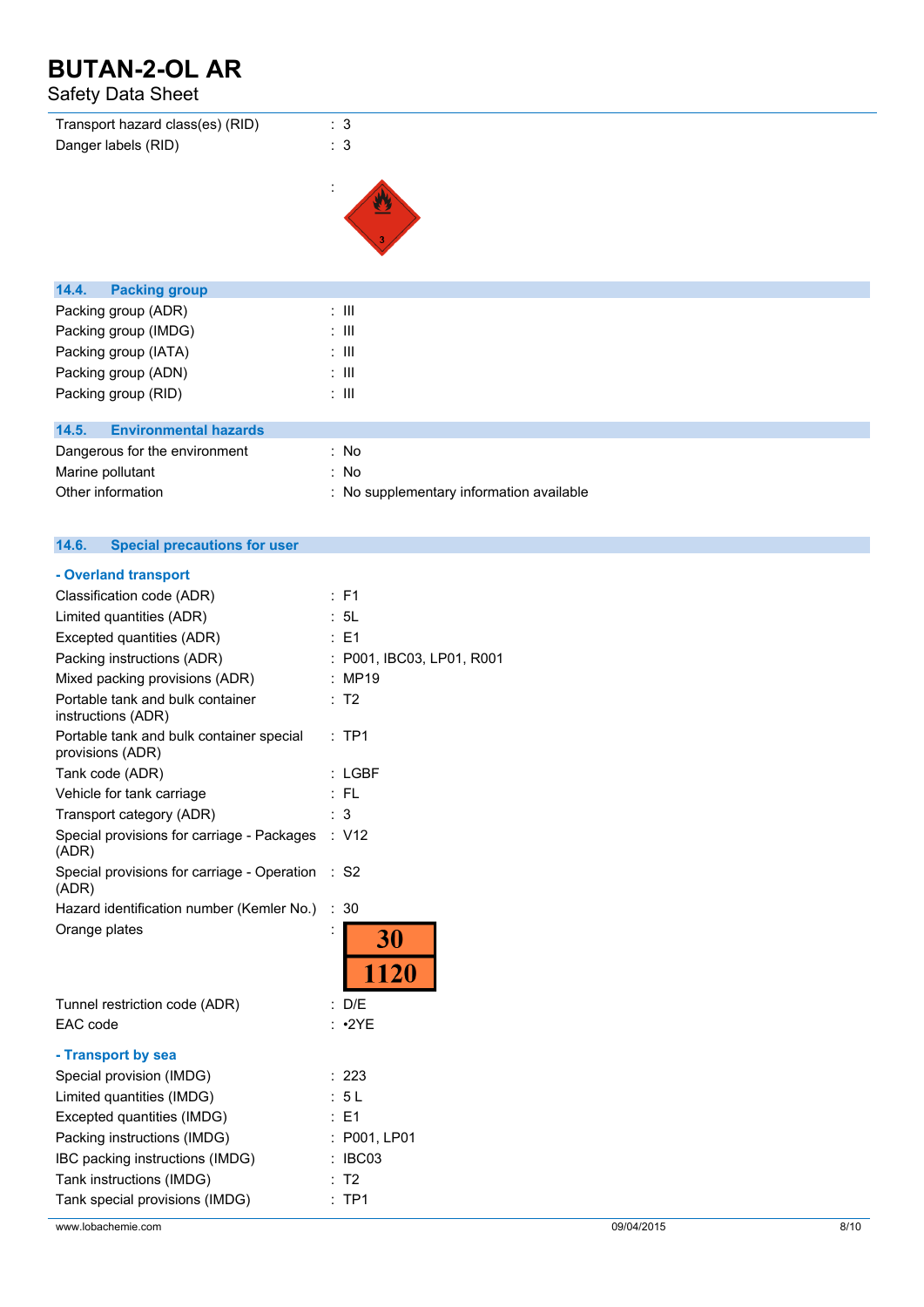### Safety Data Sheet

| EmS-No. (Fire)                                               | $:$ F-E                   |
|--------------------------------------------------------------|---------------------------|
| EmS-No. (Spillage)                                           | $: S-D$                   |
| Stowage category (IMDG)                                      | : A                       |
| MFAG-No                                                      | : 129                     |
| - Air transport                                              |                           |
| PCA Excepted quantities (IATA)                               | $\therefore$ E1           |
| PCA Limited quantities (IATA)                                | : Y344                    |
| PCA limited quantity max net quantity<br>(IATA)              | : 10L                     |
| PCA packing instructions (IATA)                              | : 355                     |
| PCA max net quantity (IATA)                                  | : 60L                     |
| CAO packing instructions (IATA)                              | : 366                     |
| CAO max net quantity (IATA)                                  | : 220L                    |
| Special provision (IATA)                                     | : A3                      |
| ERG code (IATA)                                              | : 3L                      |
| - Inland waterway transport                                  |                           |
| Classification code (ADN)                                    | : F1                      |
| Limited quantities (ADN)                                     | : 5L                      |
| Excepted quantities (ADN)                                    | $\therefore$ E1           |
| Carriage permitted (ADN)                                     | : T                       |
| Equipment required (ADN)                                     | $:$ PP, EX, A             |
| Ventilation (ADN)                                            | : VE01                    |
| Number of blue cones/lights (ADN)                            | $\therefore$ 0            |
| - Rail transport                                             |                           |
| Classification code (RID)                                    | : F1                      |
| Limited quantities (RID)                                     | : 5L                      |
| Excepted quantities (RID)                                    | $\therefore$ E1           |
| Packing instructions (RID)                                   | : P001, IBC03, LP01, R001 |
| Mixed packing provisions (RID)                               | : MP19                    |
| Portable tank and bulk container<br>instructions (RID)       | : T2                      |
| Portable tank and bulk container special<br>provisions (RID) | $:$ TP1                   |
| Tank codes for RID tanks (RID)                               | : LGBF                    |
| Transport category (RID)                                     | : 3                       |
| Special provisions for carriage - Packages<br>(RID)          | : W12                     |
| Colis express (express parcels) (RID)                        | : CE4                     |
| Hazard identification number (RID)                           | : 30                      |
|                                                              |                           |

**14.7. Transport in bulk according to Annex II of MARPOL 73/78 and the IBC Code**

Not applicable

**SECTION 15: Regulatory information**

**15.1. Safety, health and environmental regulations/legislation specific for the substance or mixture**

**15.1.1. EU-Regulations**

No REACH Annex XVII restrictions BUTAN-2-OL AR is not on the REACH Candidate List BUTAN-2-OL AR is not on the REACH Annex XIV List